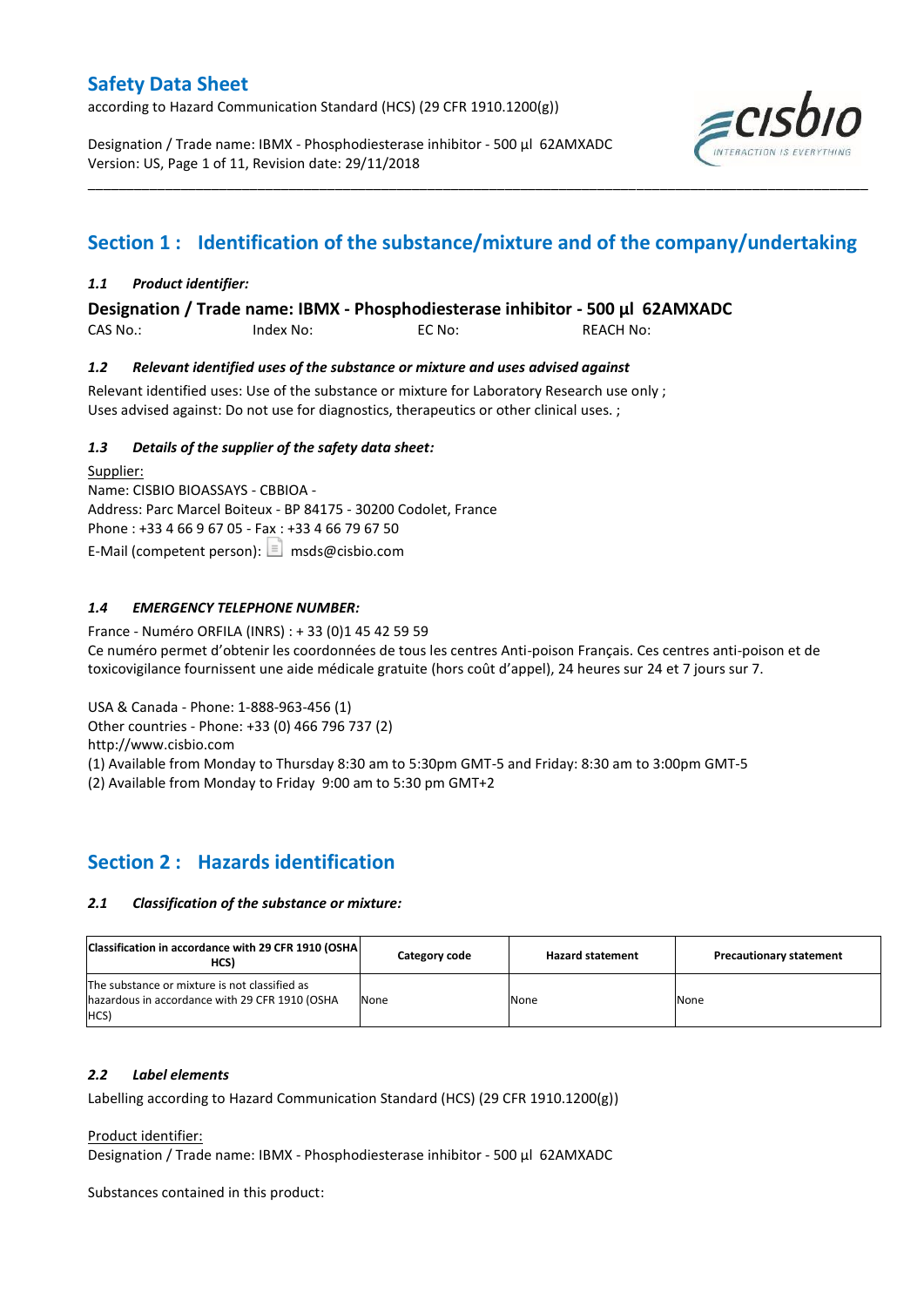according to Hazard Communication Standard (HCS) (29 CFR 1910.1200(g))

Designation / Trade name: IBMX - Phosphodiesterase inhibitor - 500 µl 62AMXADC Version: US, Page 2 of 11, Revision date: 29/11/2018



Hazard pictograms

Signal word:

Hazard and precautionary statements:

### *2.3 Other hazards*

The mixture does not contain substances classified as 'Substances of Very High Concern' (SVHC) >= 0.1% published by the European CHemicals Agency (ECHA) under article 57 of REACH. The mixture satisfies neither the PBT nor the vPvB criteria for mixtures in accordance with annexe XIII of the REACH regulations EC 1907/2006. ;

\_\_\_\_\_\_\_\_\_\_\_\_\_\_\_\_\_\_\_\_\_\_\_\_\_\_\_\_\_\_\_\_\_\_\_\_\_\_\_\_\_\_\_\_\_\_\_\_\_\_\_\_\_\_\_\_\_\_\_\_\_\_\_\_\_\_\_\_\_\_\_\_\_\_\_\_\_\_\_\_\_\_\_\_\_\_\_\_\_\_\_\_\_\_\_\_\_\_\_\_\_

Adverse human health effects:

### **Section 3 : Composition/information on ingredients**

#### *3.2 Mixtures*

Hazardous ingredients:

| Substance name     | CAS n°  | Index n' | EC n°     | <b>Classification in accordance with 29 CFR I</b><br><b>1910 (OSHA HCS)</b> | Concentration<br>(%) | <b>SCL</b> | M-factor |
|--------------------|---------|----------|-----------|-----------------------------------------------------------------------------|----------------------|------------|----------|
| dimethyl sulfoxide | 67-68-5 |          | 200-664-3 |                                                                             | $\leq 100\%$         |            |          |

Additional information: Full text of H- and EUH-phrases: see SECTION 16.

### **Section 4 : First aid measures**

### *4.1 Description of first aid measures*

**General information**: Do not leave affected person unattended. ;

**Following inhalation**: In case of respiratory tract irritation, consult a physician. ;

**Following skin contact**:After contact with skin, wash immediately with water ;

**Following eye contact**: After contact with the eyes, rinse with water with the eyelids open for a sufficient length of time, then consult an ophthalmologist immediately. ;

**Following ingestion**: Do NOT induce vomiting. ;

**Self-protection of the first aider**:

### *4.2 Most important symptoms and effects, both acute and delayed*

Symptoms: No known symptoms to date. ; Effects: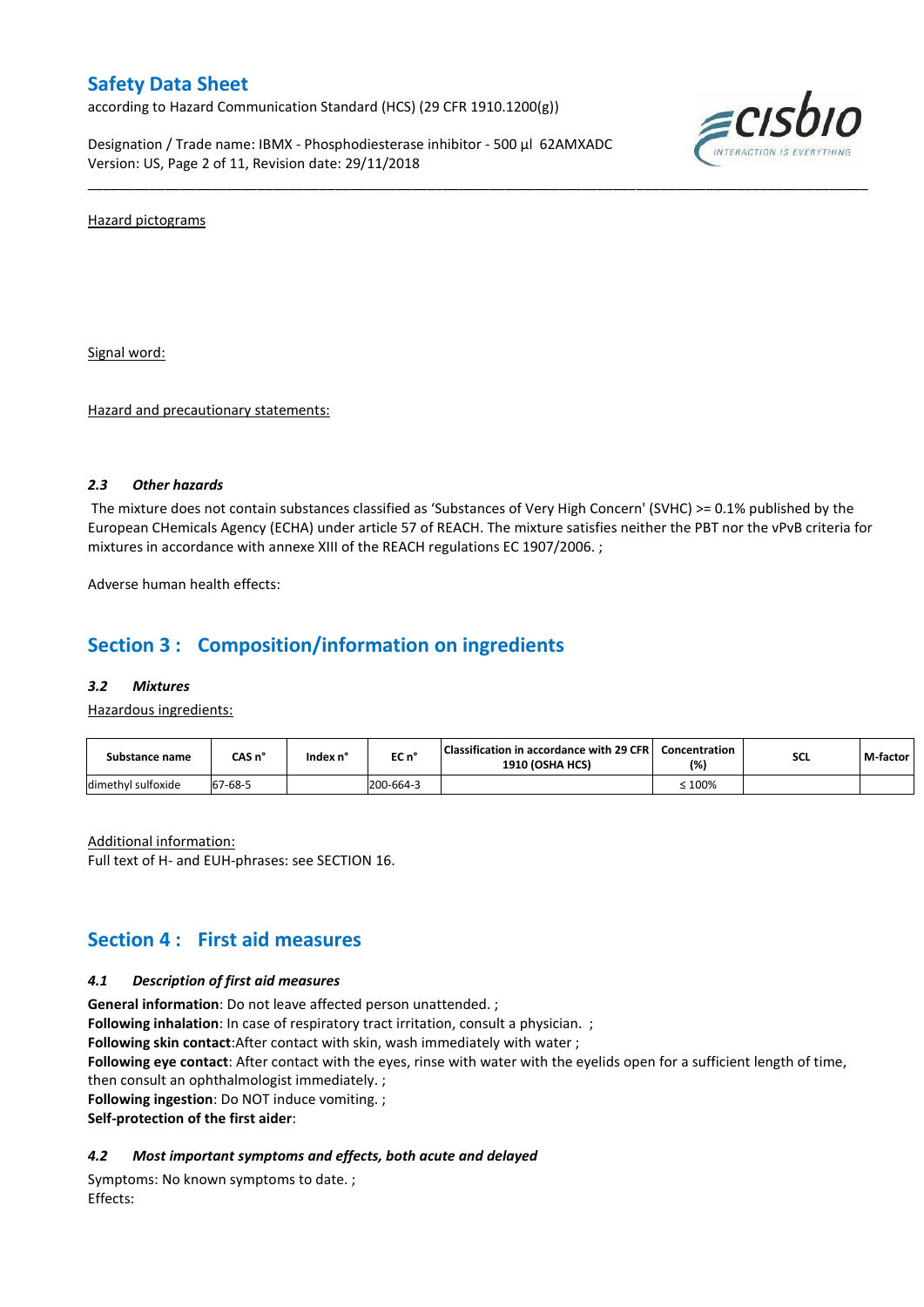according to Hazard Communication Standard (HCS) (29 CFR 1910.1200(g))

Designation / Trade name: IBMX - Phosphodiesterase inhibitor - 500 µl 62AMXADC Version: US, Page 3 of 11, Revision date: 29/11/2018



### *4.3 Indication of any immediate medical attention and special treatment needed*

Notes for the doctor:

# **Section 5 : Firefighting measures**

### *5.1 Extinguishing media:*

Suitable extinguishing media: This product is not flammable. Use extinguishing agent suitable for type of surrounding fire ;

\_\_\_\_\_\_\_\_\_\_\_\_\_\_\_\_\_\_\_\_\_\_\_\_\_\_\_\_\_\_\_\_\_\_\_\_\_\_\_\_\_\_\_\_\_\_\_\_\_\_\_\_\_\_\_\_\_\_\_\_\_\_\_\_\_\_\_\_\_\_\_\_\_\_\_\_\_\_\_\_\_\_\_\_\_\_\_\_\_\_\_\_\_\_\_\_\_\_\_\_\_

### *5.2 Special hazards arising from the substance or mixture*

Hazardous combustion products: /

### *5.3 Advice for fire-fighters*

Wear Protective clothing.; Additional information:

### **Section 6 : Accidental release measures**

### *6.1 Personal precautions, protective equipment and emergency procedures*

Emergency procedures: Provide adequate ventilation. ;

### *6.2 Environmental precautions*

Do not allow to enter into surface water or drains. ;

### *6.3 Methods and material for containment and cleaning up*

For cleaning up: Suitable material for taking up: Absorbing material, organic ; Other information:

### *6.4 Reference to other sections*

Additional information:

### **Section 7 : Handling and storage**

### *7.1 Precautions for safe handling*

Protective measures: Advice on safe handling: Avoid contact with skin, eyes and clothes. ; Fire preventions:

Do not eat, drink or smoke in areas where reagents are handled. ; Advice on general occupational hygiene: Handle in accordance with good industrial hygiene and safety practice ;

### *7.2 Conditions for safe storage, including any incompatibilities*

Requirements for storage rooms and vessels: Keep container tightly closed. ; Hints on storage assembly: Materials to avoid: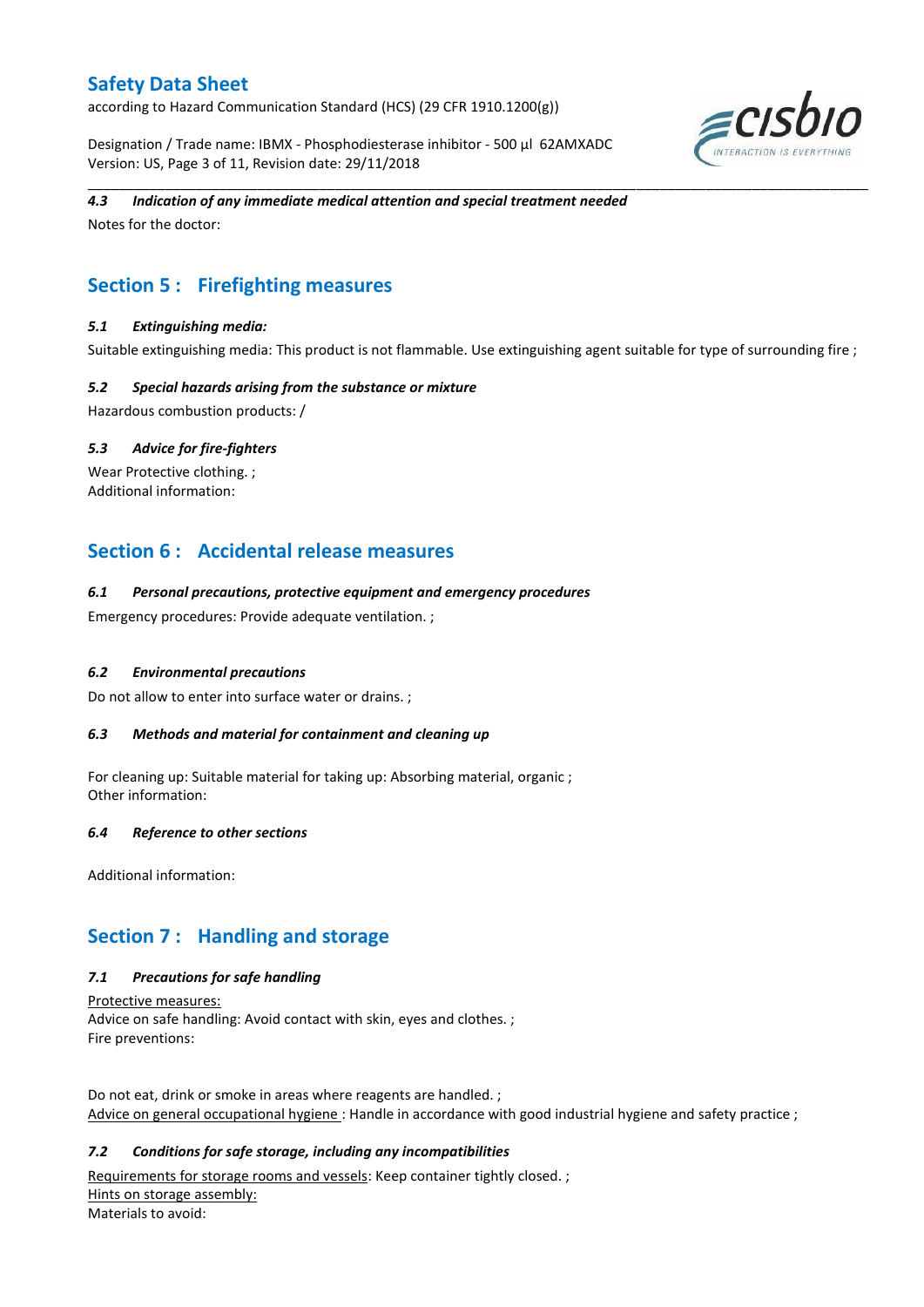according to Hazard Communication Standard (HCS) (29 CFR 1910.1200(g))

Designation / Trade name: IBMX - Phosphodiesterase inhibitor - 500 µl 62AMXADC Version: US, Page 4 of 11, Revision date: 29/11/2018



Further information on storage conditions:

### *7.3 Specific end uses:*

Recommendations on specific end uses: Observe technical data sheet. ;

# **Section 8 : Exposure controls/personal protection**

### *8.1 Control parameters*

Preliminary remark:

### 8.1.1 Occupational exposure limits:

OSHA (USA)

| Source:                       |        | Occupational Safety and Health Administration (OSHA) Permissible Exposure Limits (PELS) from 29 CFR 1910.1000 |                                                                            |                                                                               |                                                                      |                                                                        |  |  |  |  |
|-------------------------------|--------|---------------------------------------------------------------------------------------------------------------|----------------------------------------------------------------------------|-------------------------------------------------------------------------------|----------------------------------------------------------------------|------------------------------------------------------------------------|--|--|--|--|
| <b>Substance</b>              | EC No. | CAS-No                                                                                                        | <b>OSHA Permissible</b><br><b>Exposure Limit (PEL)</b><br>8-hour TWA (ppm) | <b>OSHA Permissible</b><br><b>Exposure Limit (PEL) 8-</b><br>hour TWA (mg/m3) | <b>OSHA Permissible</b><br><b>Exposure Limit (PEL)</b><br>STEL (ppm) | <b>OSHA Permissible</b><br><b>Exposure Limit (PEL)</b><br>STEL (mg/m3) |  |  |  |  |
| 67-68-5 / 200-664-3 200-664-3 |        | 67-68-5                                                                                                       |                                                                            |                                                                               |                                                                      |                                                                        |  |  |  |  |

\_\_\_\_\_\_\_\_\_\_\_\_\_\_\_\_\_\_\_\_\_\_\_\_\_\_\_\_\_\_\_\_\_\_\_\_\_\_\_\_\_\_\_\_\_\_\_\_\_\_\_\_\_\_\_\_\_\_\_\_\_\_\_\_\_\_\_\_\_\_\_\_\_\_\_\_\_\_\_\_\_\_\_\_\_\_\_\_\_\_\_\_\_\_\_\_\_\_\_\_\_

| Source:                         | TRGS 903, November 2015, BAuA |         |             |           |
|---------------------------------|-------------------------------|---------|-------------|-----------|
| Substance                       | EC No.                        | CAS No  | BGW (mg/m3) | BGW (ppm) |
| 67-68-5 / 200-664-3   200-664-3 |                               | 67-68-5 |             |           |

### 8.1.2 DNEL/PNEC-values:

• DNEL worker

| Source:                    |                   | <b>IGESTIS - substance database</b> |                                                 |                                                       |                                                           |                                                  |                                                          |                                                         |                                                             |  |
|----------------------------|-------------------|-------------------------------------|-------------------------------------------------|-------------------------------------------------------|-----------------------------------------------------------|--------------------------------------------------|----------------------------------------------------------|---------------------------------------------------------|-------------------------------------------------------------|--|
| Substance                  | EC No.            | <b>CAS-No</b>                       | Acute - dermal,<br>local effects<br>(mg/kg/day) | Long-term-<br>dermal, local<br>effects<br>(mg/kg/day) | Long-term –<br>dermal.<br>systemic effects<br>(mg/kg/day) | Acute –<br>linhalation. local<br>effects (mg/m3) | $Acute -$<br>inhalation.<br>Isystemic effects<br>(mg/m3) | $Long-term -$<br>linhalation. locall<br>effects (mg/m3) | $Long-term -$<br>inhalation.<br>systemic effects<br>(mg/m3) |  |
| $67 - 68 - 5$<br>200-664-3 | 200-664-3 67-68-5 |                                     |                                                 |                                                       |                                                           | 265-265                                          | 484-484                                                  |                                                         |                                                             |  |

### • DNEL consumer

| Source:                     |                   | <b>IGESTIS - substance database</b> |                                                 |                                                          |                                                          |                                                  |                                                       |                                                      |                                                             |  |
|-----------------------------|-------------------|-------------------------------------|-------------------------------------------------|----------------------------------------------------------|----------------------------------------------------------|--------------------------------------------------|-------------------------------------------------------|------------------------------------------------------|-------------------------------------------------------------|--|
| Substance                   | EC No.            | <b>CAS-No</b>                       | Acute – dermal.<br>local effects<br>(mg/kg/day) | $Long-term -$<br>dermal, local<br>effects<br>(mg/kg/day) | Long-term-<br>dermal,<br>systemic effects<br>(mg/kg/day) | Acute –<br>linhalation. local<br>effects (mg/m3) | Acute –<br>inhalation.<br>svstemic effects<br>(mg/m3) | Long-term -<br>inhalation. local<br>leffects (mg/m3) | $Long-term -$<br>inhalation.<br>systemic effects<br>(mg/m3) |  |
| $67 - 68 - 5/$<br>200-664-3 | 200-664-3 67-68-5 |                                     |                                                 |                                                          |                                                          |                                                  |                                                       |                                                      |                                                             |  |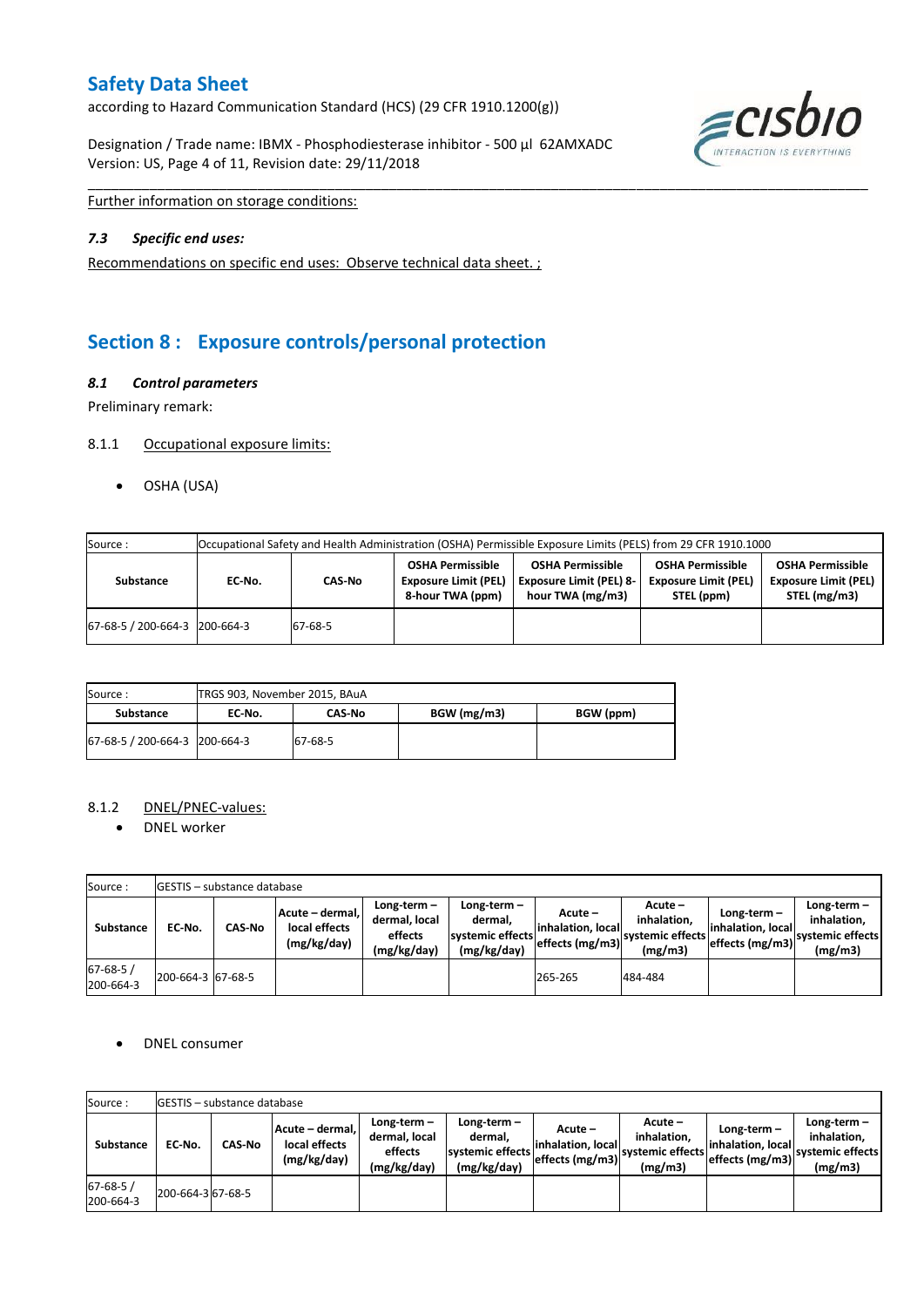according to Hazard Communication Standard (HCS) (29 CFR 1910.1200(g))

Designation / Trade name: IBMX - Phosphodiesterase inhibitor - 500 µl 62AMXADC Version: US, Page 5 of 11, Revision date: 29/11/2018



### • PNEC

| Source:               | <b>INERIS</b>     |        |            |  |              |  |                      |  |            |                      |              |  |
|-----------------------|-------------------|--------|------------|--|--------------|--|----------------------|--|------------|----------------------|--------------|--|
|                       |                   |        |            |  | PNEC AQUATIC |  |                      |  |            | <b>PNEC Sediment</b> |              |  |
|                       | EC No.            | CAS-No | freshwater |  | marine water |  | intermittent release |  | freshwater |                      | marine water |  |
| <b>Substance</b>      |                   |        |            |  |              |  |                      |  |            |                      |              |  |
| 67-68-5/<br>200-664-3 | 200-664-3 67-68-5 |        |            |  |              |  |                      |  |            |                      |              |  |

\_\_\_\_\_\_\_\_\_\_\_\_\_\_\_\_\_\_\_\_\_\_\_\_\_\_\_\_\_\_\_\_\_\_\_\_\_\_\_\_\_\_\_\_\_\_\_\_\_\_\_\_\_\_\_\_\_\_\_\_\_\_\_\_\_\_\_\_\_\_\_\_\_\_\_\_\_\_\_\_\_\_\_\_\_\_\_\_\_\_\_\_\_\_\_\_\_\_\_\_\_

| Source:                     | <b>INERIS</b> |               |        |                  |       |                                |         |       |                 |         |       |                             |         |       |
|-----------------------------|---------------|---------------|--------|------------------|-------|--------------------------------|---------|-------|-----------------|---------|-------|-----------------------------|---------|-------|
|                             |               |               | Others |                  |       |                                |         |       |                 |         |       |                             |         |       |
| <b>Substance</b>            | EC-No.        | <b>CAS-No</b> |        | <b>PNEC soil</b> |       | PNEC sewage treatment<br>plant |         |       | <b>PNEC</b> air |         |       | PNEC secondary<br>poisoning |         |       |
|                             |               |               | (mg/L) | (mg/kg)          | (ppm) | (mg/L)                         | (mg/kg) | (ppm) | (mg/L)          | (mg/kg) | (ppm) | (mg/L)                      | (mg/kg) | (ppm) |
| $67 - 68 - 5/$<br>200-664-3 | 200-664-3     | 67-68-5       |        |                  |       |                                |         |       |                 |         |       |                             |         |       |

### *8.2 Exposure controls*

8.2.1 Appropriate engineering controls:

Technical measures and appropriate working operations should be given priority over the use of personal protective equipment. See section 7

8.2.2 Personal protective equipment:

Eye / Face protection: Safety glasses with side-shields ;

Skin protection:Gloves ;

Respiratory protection:Ensure adequate ventilation ;

Thermal hazards:

8.2.3 Environmental exposure controls:

Consumer exposure control

Measures related to consumer uses of the substance (as such or in mixtures): Measures related to the service life of the substance in articles:

## **Section 9 : Physical and chemical properties**

### *9.1 Information on basic physical and chemical properties*

**A**nnearance

| <u>Appearance</u>     |             |
|-----------------------|-------------|
| Physical state        | Liquid      |
| Colour                | Colorless ; |
| Odour                 |             |
| Odour threshold (ppm) |             |

|                                          | Value | Concentration<br>(mol/L) | Method | Temperature (°C) | Pressure (kPa) | Remark |
|------------------------------------------|-------|--------------------------|--------|------------------|----------------|--------|
| pH                                       |       |                          |        |                  |                |        |
| Melting point (°C)                       |       |                          |        |                  |                |        |
| Freezing point (°C)                      |       |                          |        |                  |                |        |
| Initial boiling point/boiling range (°C) |       |                          |        |                  |                |        |
| Flash point (°C)                         |       |                          |        |                  |                |        |
| Evaporation rate (kg/m <sup>2</sup> /h)  |       |                          |        |                  |                |        |
| Flammability (type: ) (%)                |       |                          |        |                  |                |        |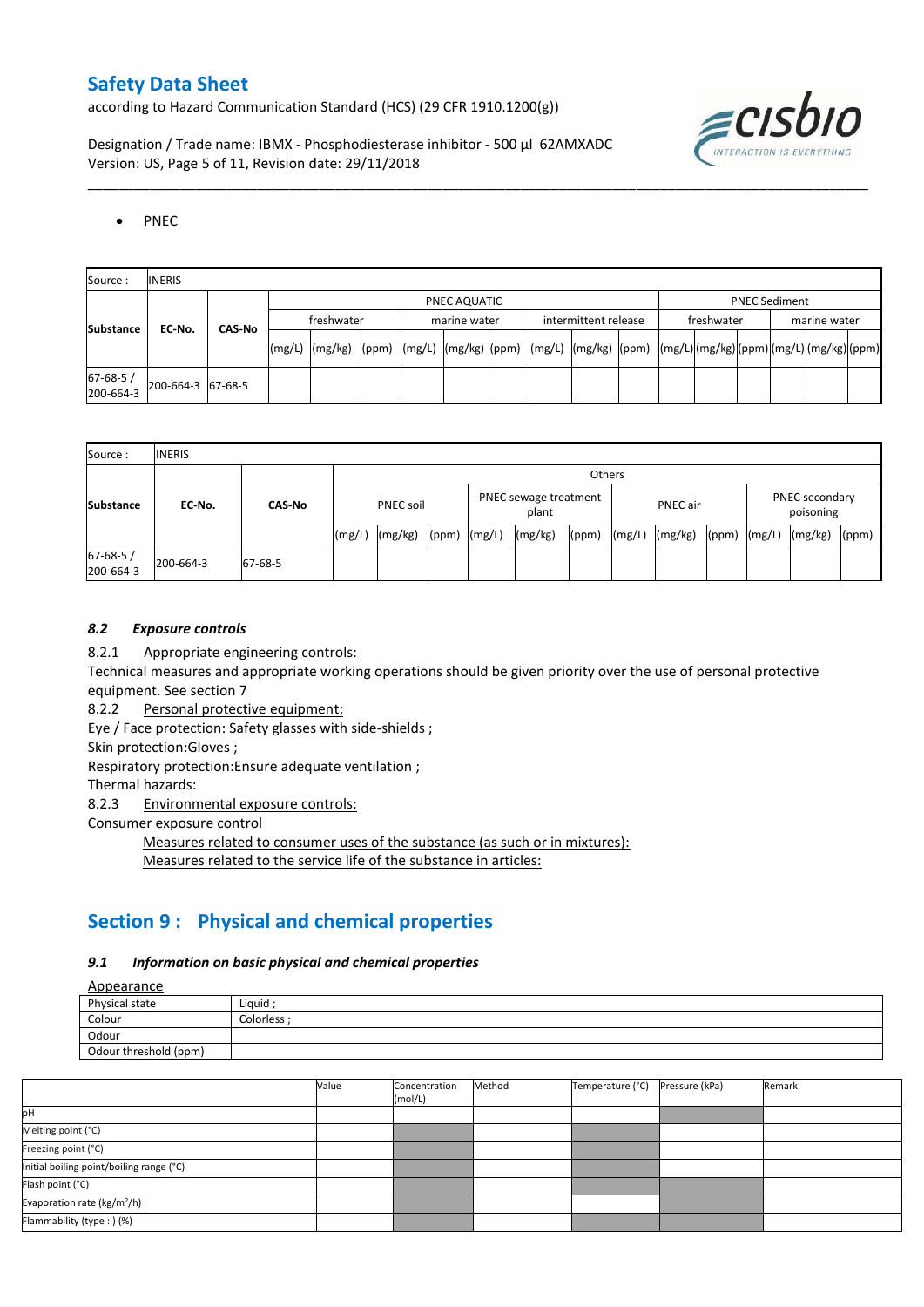according to Hazard Communication Standard (HCS) (29 CFR 1910.1200(g))



Designation / Trade name: IBMX - Phosphodiesterase inhibitor - 500 µl 62AMXADC Version: US, Page 6 of 11, Revision date: 29/11/2018

| Upper/lower                                                |                                               |                                                    |  |  |
|------------------------------------------------------------|-----------------------------------------------|----------------------------------------------------|--|--|
|                                                            |                                               |                                                    |  |  |
|                                                            |                                               |                                                    |  |  |
| Vapour pressure (kPa)                                      |                                               |                                                    |  |  |
| Vapour density (g/cm <sup>3</sup> )                        |                                               |                                                    |  |  |
| Density (g/cm <sup>3</sup> )                               |                                               |                                                    |  |  |
| Relative density (g/cm <sup>3</sup> )                      |                                               |                                                    |  |  |
| Bulk density (g/cm <sup>3</sup> )                          |                                               |                                                    |  |  |
| Critical density (g/cm <sup>3</sup> )                      |                                               |                                                    |  |  |
| Solubility (Type: ) (g/L)                                  |                                               |                                                    |  |  |
| Partition coefficient (log Pow)<br>n-octanol/water at pH : |                                               |                                                    |  |  |
| Auto-ignition temperature (°C)                             |                                               |                                                    |  |  |
| Decomposition temperature (°C)                             |                                               |                                                    |  |  |
| Decomposition energy : kJ                                  |                                               |                                                    |  |  |
| Viscosity, dynamic (poiseuille)                            |                                               |                                                    |  |  |
| Viscosity, cinematic (cm <sup>3</sup> /s)                  |                                               |                                                    |  |  |
| Explosive properties                                       |                                               |                                                    |  |  |
| Oxidising properties                                       |                                               |                                                    |  |  |
|                                                            | flammability or explosive<br>(%)<br>Densities | Upper explosive limit<br>Lower explosive limit (%) |  |  |

### *9.2 Other information:*

No other relevant data available

# **Section 10 : Stability and reactivity**

### *10.1 Reactivity*

This material is considered to be non-reactive under normal use conditions. ;

#### *10.2 Chemical stability*

- *10.3 Possibility of hazardous reactions*
- *10.4 Conditions to avoid:*
- *10.5 Incompatible materials:*

#### *10.6 Hazardous decomposition products:*

Does not decompose when used for intended uses. ;

### **Section 11 : Toxicological information**

Toxicokinetics, metabolism and distribution

### *11.1 Information on toxicological effects*

**Substances** 

**Acute toxicity**

Animal data: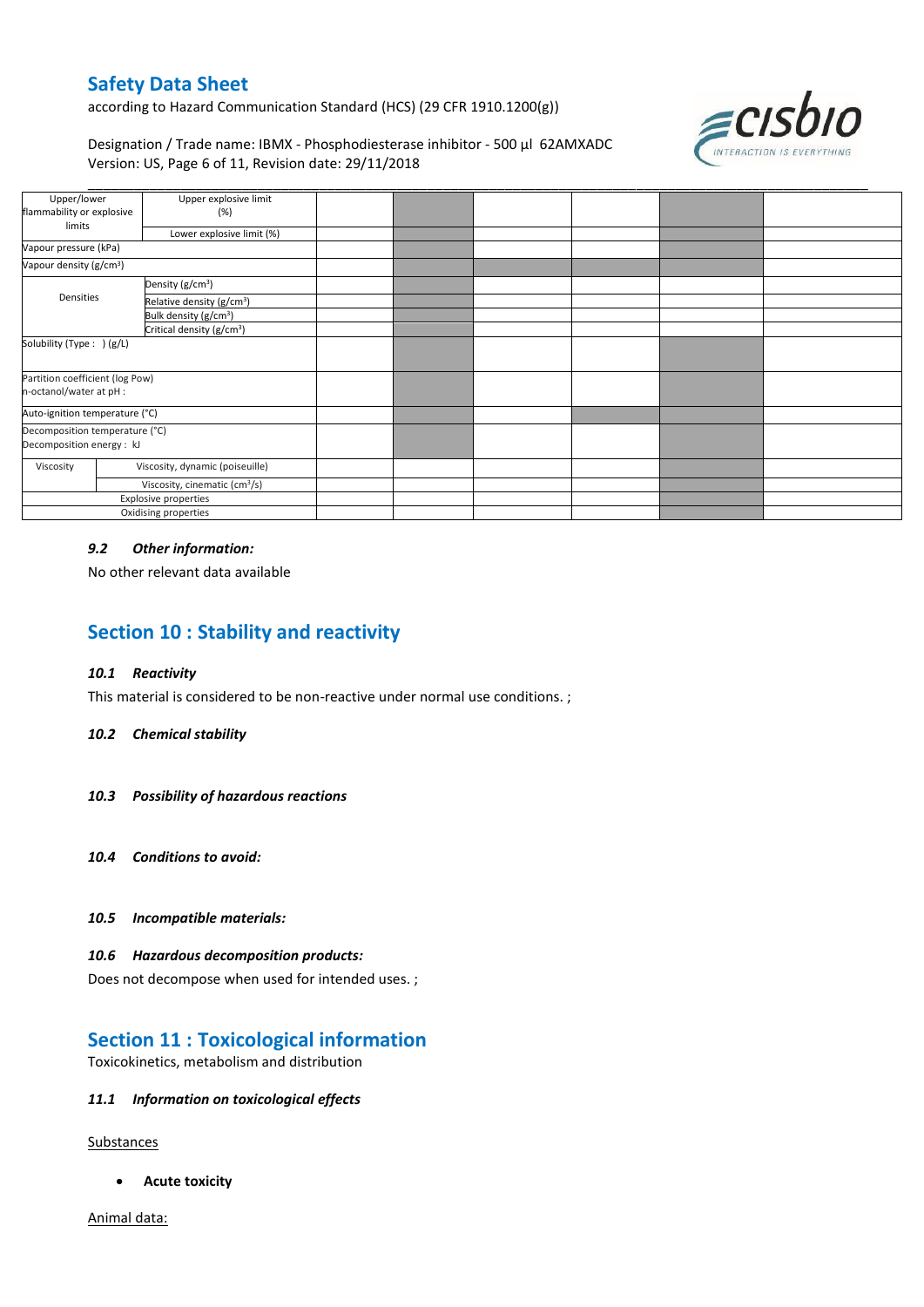according to Hazard Communication Standard (HCS) (29 CFR 1910.1200(g))

Designation / Trade name: IBMX - Phosphodiesterase inhibitor - 500 µl 62AMXADC Version: US, Page 7 of 11, Revision date: 29/11/2018

\_\_\_\_\_\_\_\_\_\_\_\_\_\_\_\_\_\_\_\_\_\_\_\_\_\_\_\_\_\_\_\_\_\_\_\_\_\_\_\_\_\_\_\_\_\_\_\_\_\_\_\_\_\_\_\_\_\_\_\_\_\_\_\_\_\_\_\_\_\_\_\_\_\_\_\_\_\_\_\_\_\_\_\_\_\_\_\_\_\_\_\_\_\_\_\_\_\_\_\_\_



Acute oral toxicity:

Acute dermal toxicity:

Acute inhalative toxicity:

Practical experience / human evidence: Assessment / Classification: General Remark:

### **Skin corrosion/irritation**

Animal data:

In-vitro skin test method: In-vitro skin test result:

Assessment / Classification:

#### **Eye damage/irritation**

Animal data:

In vitro eye test method: In vitro eye test result: Assessment / Classification:

- C**MR effects (carcinogenity, mutagenicity and toxicity for reproduction)**
	- o Germ cell mutagenicity:

Animal data:

Assessment / Classification:

o Carcinogenicity

Practical experience / human evidence: Animal data:

Other information: Assessment / Classification:

o Reproductive toxicity

Practical experience / human evidence: Animal data:

Other information: Assessment / Classification:

Overall assessment on CMR properties: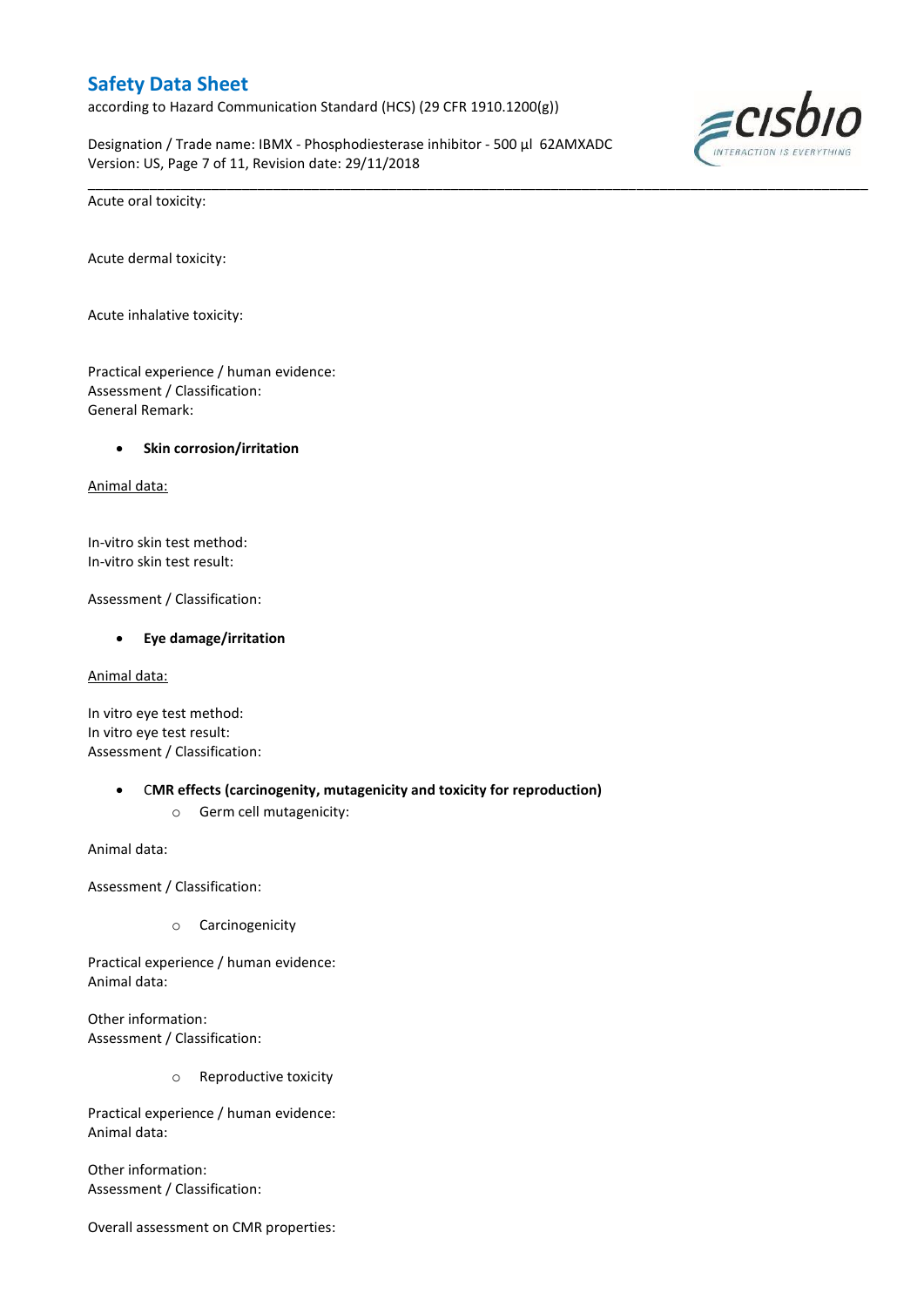according to Hazard Communication Standard (HCS) (29 CFR 1910.1200(g))

Designation / Trade name: IBMX - Phosphodiesterase inhibitor - 500 µl 62AMXADC Version: US, Page 8 of 11, Revision date: 29/11/2018

\_\_\_\_\_\_\_\_\_\_\_\_\_\_\_\_\_\_\_\_\_\_\_\_\_\_\_\_\_\_\_\_\_\_\_\_\_\_\_\_\_\_\_\_\_\_\_\_\_\_\_\_\_\_\_\_\_\_\_\_\_\_\_\_\_\_\_\_\_\_\_\_\_\_\_\_\_\_\_\_\_\_\_\_\_\_\_\_\_\_\_\_\_\_\_\_\_\_\_\_\_



- **Specific target organ toxicity (single exposure)**
	- o STOT SE 1 and 2

Animal data:

Other information:

o STOT SE 3

Practical experience / human evidence:

Other information: Assessment / Classification:

### **Specific target organ toxicity (repeated exposure)**

Practical experience / human evidence: Animal data:

Assessment / Classification: Other information

**Aspiration hazard**

Practical experience / human evidence: Experimental data: viscosity data: see SECTION 9. Assessment / Classification: Remark:

11.1.1 Mixtures No toxicological information is available for the mixture itself

### **Section 12 : Ecological information**

In case that test data regarding one endpoint/differentiation exist for the mixture itself, the classification is carried out according to the substance criteria (excluding biodegradation and bioaccumulation). If no test data exist, the criteria for mixture classification has to be used (calculation method) in this case the toxicological data of the ingredients are shown.

*12.1 Aquatic toxicity:* 

Acute (short-term) fish toxicity

Chronic (long-term) fish toxicity

Acute (short-term) toxicity to crustacea

Chronic (long-term) toxicity to crustacea

Acute (short-term) toxicity to algae and cyanobacteria

Toxicity to microorganisms and other aquatic plants / organisms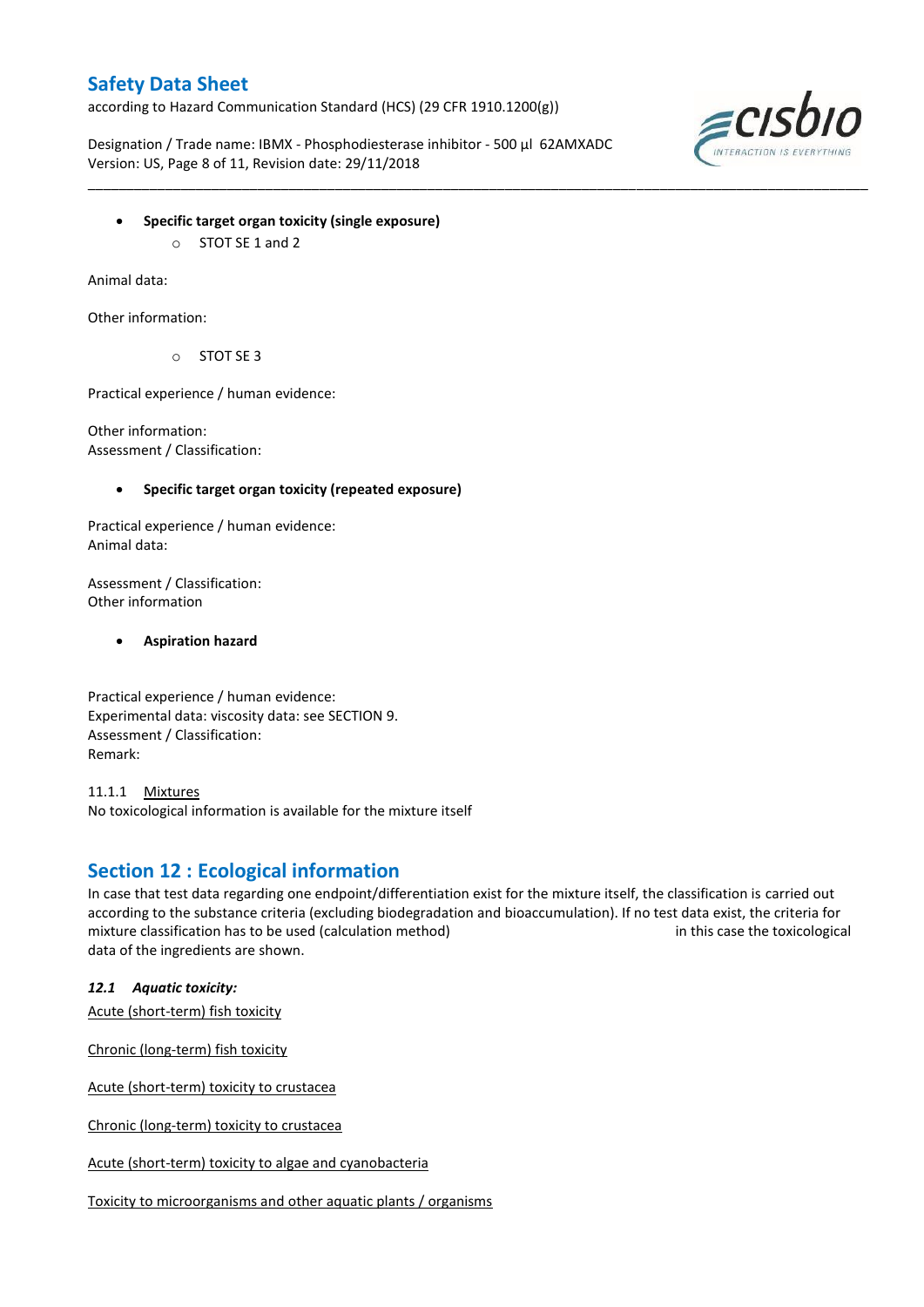according to Hazard Communication Standard (HCS) (29 CFR 1910.1200(g))

Designation / Trade name: IBMX - Phosphodiesterase inhibitor - 500 µl 62AMXADC Version: US, Page 9 of 11, Revision date: 29/11/2018

\_\_\_\_\_\_\_\_\_\_\_\_\_\_\_\_\_\_\_\_\_\_\_\_\_\_\_\_\_\_\_\_\_\_\_\_\_\_\_\_\_\_\_\_\_\_\_\_\_\_\_\_\_\_\_\_\_\_\_\_\_\_\_\_\_\_\_\_\_\_\_\_\_\_\_\_\_\_\_\_\_\_\_\_\_\_\_\_\_\_\_\_\_\_\_\_\_\_\_\_\_



Assessment / Classification:

### *12.2 Persistence and degradability*

Biodegradation:

Abiotic Degradation:

Assessment / Classification:

### *12.3 Bioaccumulative potential*

Bioconcentration factor (BCF):

*12.4 Mobility in soil*

*12.5 Results of PBT and vPvB assessment*

### *12.6 Other adverse effects:*

Additional ecotoxicological information:

### **Section 13 : Disposal considerations**

### *13.1 Waste treatment methods*

Waste treatment options: Dispose of waste according to applicable legislation. ;

Other disposal recommendations: Additional information:

## **Section 14 : Transport information**

#### ADR/RID/AND/IMDG/IATA

| UN No.                     |  |
|----------------------------|--|
| UN Proper shipping name    |  |
| Transport hazard class(es) |  |
| Hazard label(s)            |  |
|                            |  |
| Packing group              |  |

### *Transport in bulk according to Annex II of MARPOL 73/78 and the IBC Code*

Land transport (ADR/RID) Classification code ADR: Special Provisions for ADR/RID: Limited quantities for ADR/RID: Excepted Quantities for ADR/RID: Packing Instructions for ADR/RID: Special packing provisions for ADR/RID: Mixed packing provisions: Portable tanks and bulk containers Instructions: Portable tanks and bulk containers Special Provisions: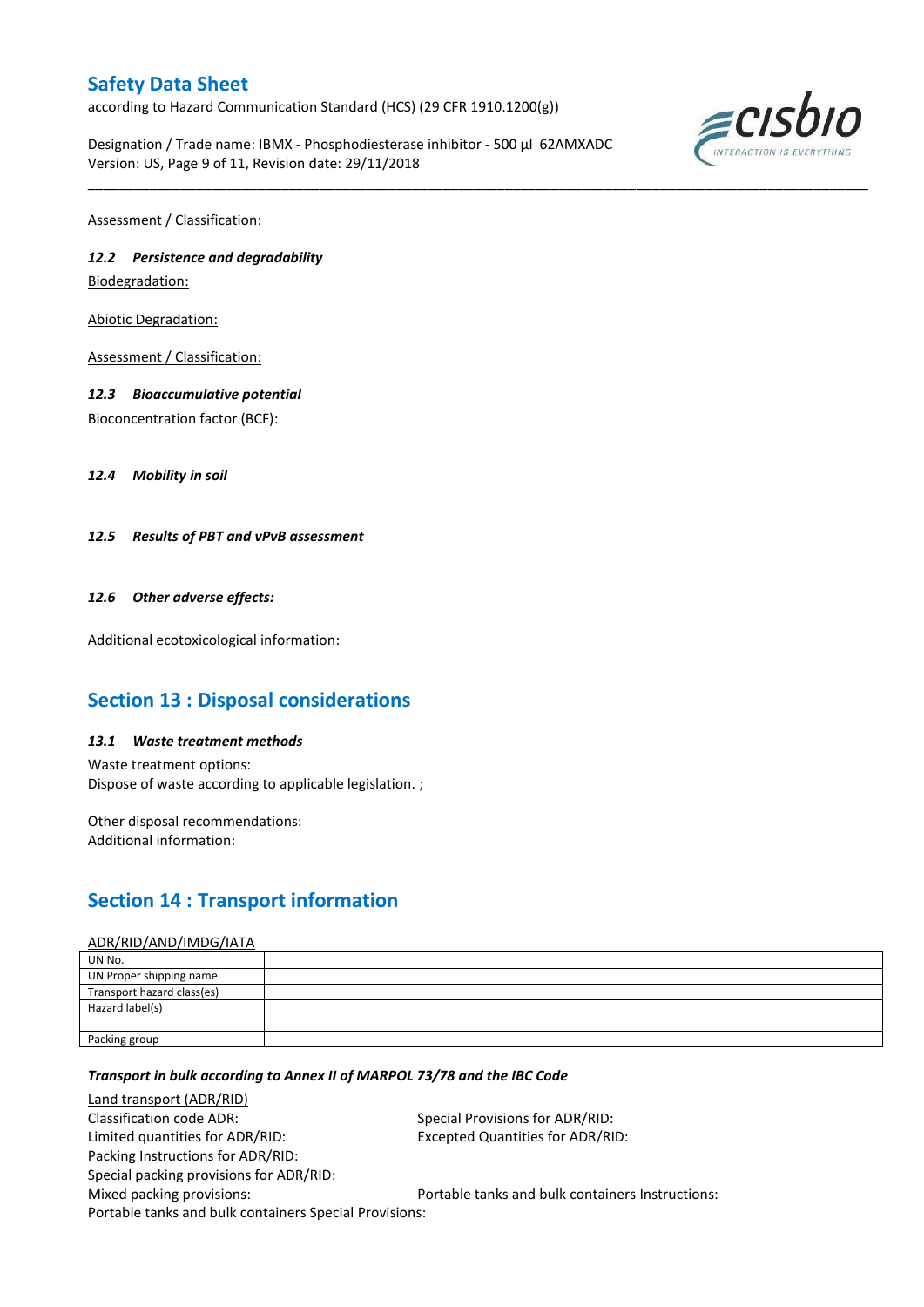according to Hazard Communication Standard (HCS) (29 CFR 1910.1200(g))

Designation / Trade name: IBMX - Phosphodiesterase inhibitor - 500 µl 62AMXADC Version: US, Page 10 of 11, Revision date: 29/11/2018



| <b>ADR Tank Code:</b>                                                  | ADR Tank special provisions:                  |
|------------------------------------------------------------------------|-----------------------------------------------|
| Vehicle for tank carriage:                                             | Special provisions for carriage Packages:     |
| Special provisions for carriage Bulk:                                  |                                               |
| Special provisions for carriage for loading, unloading and handling:   |                                               |
| Special Provisions for carriage Operation:                             |                                               |
| Hazard identification No:                                              | Transport category (Tunnel restriction code): |
|                                                                        |                                               |
| Sea transport (IMDG)                                                   |                                               |
| Marine Pollutant:                                                      | Subsidiary risk(s) for IMDG:                  |
| Packing provisions for IMDG:                                           | Limited quantities for IMDG:                  |
| Packing instructions for IMDG:                                         | IBC Instructions:                             |
| <b>IBC Provisions:</b>                                                 | <b>IMO tank instructions:</b>                 |
| UN tank instructions:                                                  | Tanks and bulk Provisions:                    |
| EmS:                                                                   | Stowage and segregation for IMDG:             |
| Properties and observations:                                           |                                               |
| Inland waterway transport (ADN)                                        |                                               |
| <b>Classification Code ADN:</b>                                        | <b>Special Provisions ADN:</b>                |
| Limited quantities ADN:                                                | <b>Excepted quantities ADN:</b>               |
| Carriage permitted:                                                    | Equipment required:                           |
| Provisions concerning loading and unloading:                           |                                               |
| Provisions concerning carriage:                                        | Number of blue cones/lights:                  |
| Remark:                                                                |                                               |
|                                                                        |                                               |
| Air transport (ICAO-TI / IATA-DGR)                                     |                                               |
| Subsidiary risk for IATA:                                              | Excepted quantity for IATA:                   |
| Passenger and Cargo Aircraft Limited Quantities Packing Instructions:  |                                               |
| Passenger and Cargo Aircraft Limited Quantities Maximal Net Quantity : |                                               |
| Passenger and Cargo Aircraft Packaging Instructions :                  |                                               |
| Passenger and Cargo Aircraft Maximal Net Quantity :                    |                                               |
| Cargo Aircraft only Packaging Instructions :                           |                                               |
| Cargo Aircraft only Maximal Net Quantity :                             |                                               |
| ERG code:                                                              | <b>Special Provisions for IATA:</b>           |
|                                                                        |                                               |

# **Section 15 : Regulatory information**

### *15.1 Safety, health and environmental regulations/legislation specific for the substance or mixture*

### *15.2 Chemical Safety Assessment:*

For the following substances of this mixture a chemical safety assessment has been carried out :

### **Section 16 : Other information**

### *16.1 Indication of changes*

Date of the previous version:08/11/2018 Modifications: